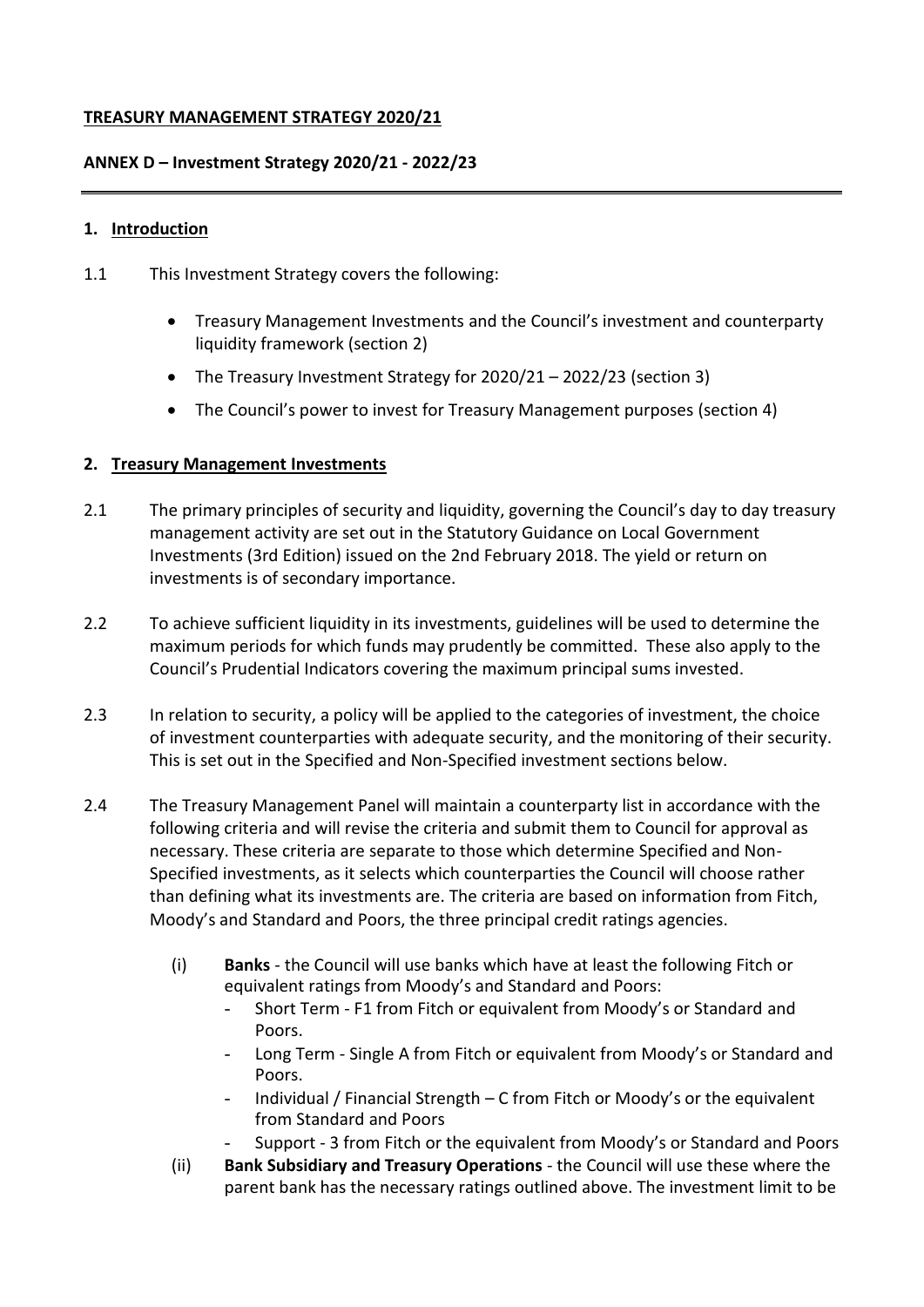applied will be calculated across the whole group.

- (iii) **Building Societies** the Council will use any United Kingdom Society with assets in excess of £1.5 billion.
- (iv) **Local Authorities**  The Council will use upper-tier authorities only.
- (v) **Investment in the UK Government** (including short-term gilts and sterling treasury bills) are permitted because of their overall security.
- (vi) **Investment in Money Market Funds** are not permitted.
- (vii) **Non-UK Exposure Limits**  The Treasury Management Panel may impose overall sector or country limits to restrict the level of exposure within non-UK financial institutions. The Panel has no short-term plans to start investing in non-UK financial institutions, but it can foresee the possibility in future years covered by the Strategy when it may invest up to 25% of temporary cash investments in non-UK financial institutions which satisfy the criteria in (i) above and whose sovereign government rating is triple A according to Fitch or the equivalent from Moody's or Standard and Poors.
- 2.5 It is not considered necessary to apply different maximum time limits for investing with different counterparties according to their precise credit rating. Institutions are either on the list of potential counterparties for any timescale (subject to the overriding restriction of 364 days or less) or they are not on the list at all. The Treasury Management Panel has placed a temporary 3-month time limit on deposits placed with all Banks and Building Societies on its counterparty list.
- 2.6 The proposed criteria for Specified and Non-Specified investments are shown in section 4 for approval.
- 2.7 In the normal course of the Council's cash flow operations it is expected that only Specified Investments will be utilised for the control of liquidity.
- 2.8 The use of longer-term instruments (greater than one year from inception to repayment) would fall in the Non-Specified Investment category. These instruments will not be used for the control of liquidity. This will also be limited by the investment Prudential Indicator below.

# **3. Investment Strategy 2020/21 – 2022/23**

- 3.1 In Managing the Council's treasury operations on a day-to-day basis, the Treasury Management Panel is more concerned to avoid risks than to maximise returns.
- 3.2 The Treasury Management Panel currently operates a restriction of 3 months or less on all fixed term deposits placed with those counterparties included in paragraph 2.4 (i), (ii), (iii), (iv) and (v). It also considered it necessary to restrict temporary fixed-term investments to UK Banks and Building Societies and those subsidiaries of non-UK financial institutions which are incorporated in the UK. However, as market conditions improve the Panel is likely to lift these restrictions and extend the term of temporary investment back to a maximum of 364 days. Moreover, the Treasury Management Panel may invest up to 25% of temporary cash investments in non-UK financial institutions which satisfy the requirements set out in paragraph 2.4 (vii).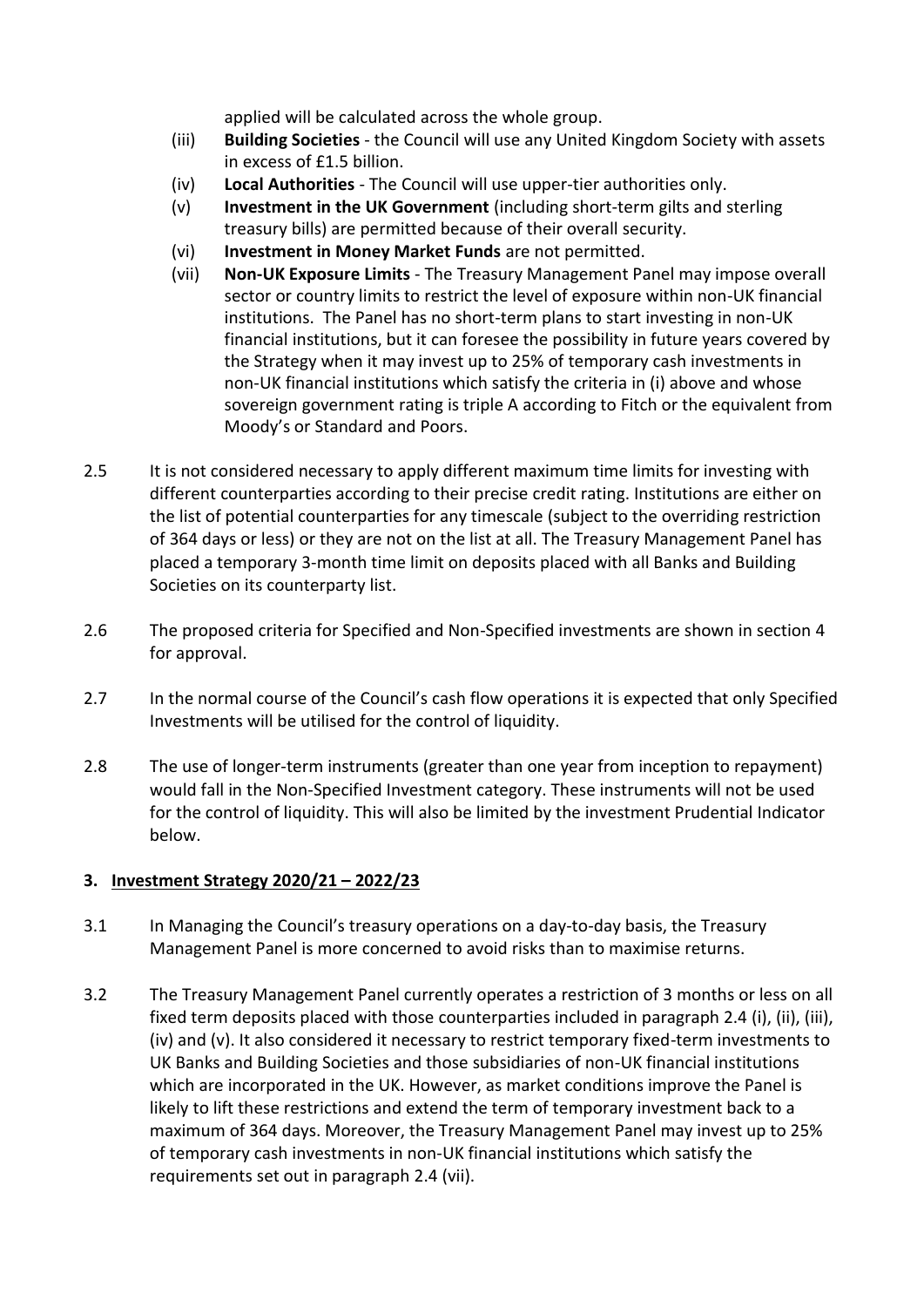3.3 The Bank of England base rate determines the level of interest which can be earned on short term cash surpluses arising in normal day to day treasury activities. Following the base rate increase on the 3rd August 2018 from 0.50% to 0.75%, a typical three month deposit rate increased to 0.65%. Deposit rates are expected to remain at present levels throughout 2020 and then increase in tandem with future base rate increases towards the end of 2021. The Council's investment decisions are based on comparisons between the current low level of interest rates and the market's expectation of gradual increases during the period covered by this report. As a result, it is likely that investment decisions will continue to be made for shorter periods until investment rates start to rise towards the end of 2021. However, the overriding principle is to maintain sufficient security and liquidity within the cash balances and a shorter profile of temporary investments will help achieve this. The Treasury Management Panel, under delegated powers, will undertake the most appropriate form of investments based on current market conditions as surplus funds become available. The three-month time limit for temporary investments will continue during 2020 but may be relaxed in future years covered by this Strategy. The current restrictions are explained in more detail in paragraph 3.2 above.

## **4. Power To Invest**

- 4.1 Blackpool Council has the power to invest:
	- (i) for any purpose relevant to its functions under any enactment, and
	- (ii) for the purposes of the prudent management of its financial affairs.

This includes investments which are not directly linked to statutory functions but are simply made in the course of treasury management. This allows for the temporary investment of funds borrowed for the purpose of expenditure in the reasonably near future.

- 4.2 Speculative borrowing in order to invest in the course of day to day treasury management activities is unlawful.
- 4.3 The speculative purchase and subsequent disposal of property is generally also unlawful. However, there may be occasions when such purchase and resale are necessary as part of a strategic development. This is permitted only where this is part of an approved project plan which is covered by proper statutory powers in pursuance of the Council's approved objectives. Examples of this are in the pursuit of delivery of projects related to Blackpool's regeneration strategy - such as the planned phases of the Central Business District and the development of land near the Airport.
- 4.4 Priority is to be given to the security of investments and then to liquidity. The highest rate of return (yield) can only be sought once officers are satisfied that the principal sums invested are secure.
- 4.5 During 2019/20 the Council expanded its Business Loans Fund further with the aim to promote, develop and support local businesses and public sector partners within the Blackpool area. Before any lending is authorised, the Loans Panel (which includes the Chief Executive, Director of Communications and Regeneration, and Director of Resources)